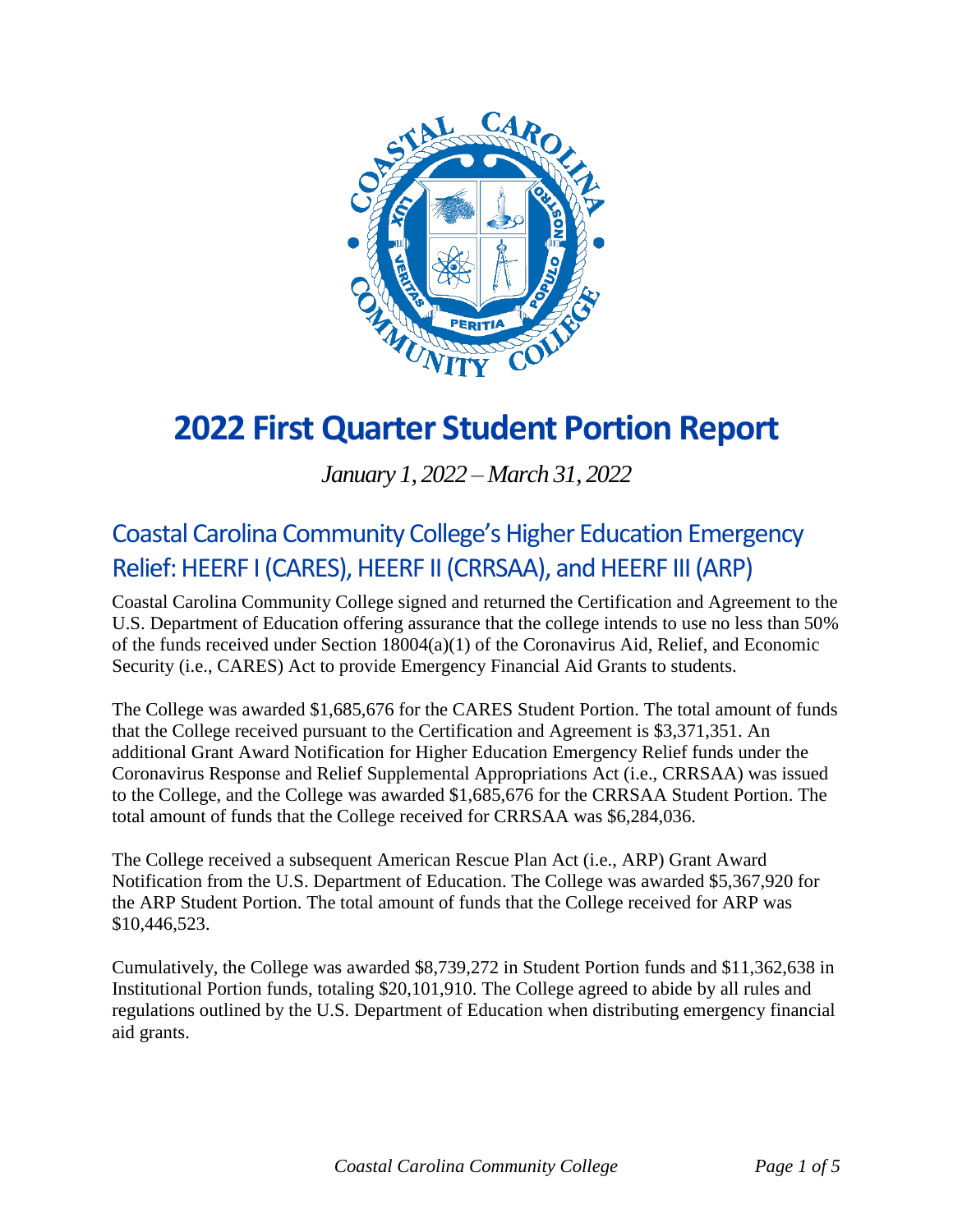### Status of the Distribution of Student Portion Funds

As of March 31, 2022, Coastal Carolina Community College distributed:

| <b>CARES:</b> | Quarterly: \$0 awarded to 0 students.<br>Cumulative: \$1,685,676 awarded to 1,852 students. |
|---------------|---------------------------------------------------------------------------------------------|
| CRSSAA:       | Quarterly: \$0 awarded to 0 students.<br>Cumulative: \$1,685,676 to 3,274 students.         |
| ARP:          | Quarterly: \$774,600 to 521 students.<br>Cumulative: \$2,271,311.97 to 4,134 students.      |

Overall, \$5,642,663.97 in HEERF Student Portion funds has been distributed to 9,260 students.

## **Eligibility**

Approximately 6,104 students were eligible during the reporting period. 521 students received emergency relief funds. The College established award criteria that prioritized students with exceptional need, in accordance with U.S. Department of Education guidelines.

The following was made available to students for information purposes regarding eligibility:

- Students are no longer required to be eligible for Title IV student financial aid. Nondegree seeking, non-credit, Dual Enrollment, and Continuing Education students are eligible for financial awards.
- Students who have a demonstrated exceptional financial need, such as students who receive Pell Grants or who may be eligible for other federal or state need-based aid or have faced significant unexpected expenses either for themselves or that would affect their financial circumstances (e.g., the loss of employment, reduced income, or food or housing insecurity).
- Students, to include, but not limited to, international, permanent residents, refugees, asylum seekers, DACA recipients, DREAMers, or similar undocumented students; however, the U.S. Department of Education encourages institutions to prioritize domestic students.
- Students who are or were enrolled in an institution of higher education on or after the date of the declaration of the national emergency due to the coronavirus (March 13, 2020) are eligible for emergency financial aid grants from the HEERF, regardless of whether they completed a FAFSA or are eligible for Title IV student financial aid. A completed FAFSA is not required for financial award consideration, and *the institution will only use information, such as a completed FAFSA, if available, in an effort to identify and prioritize students with exceptional need*.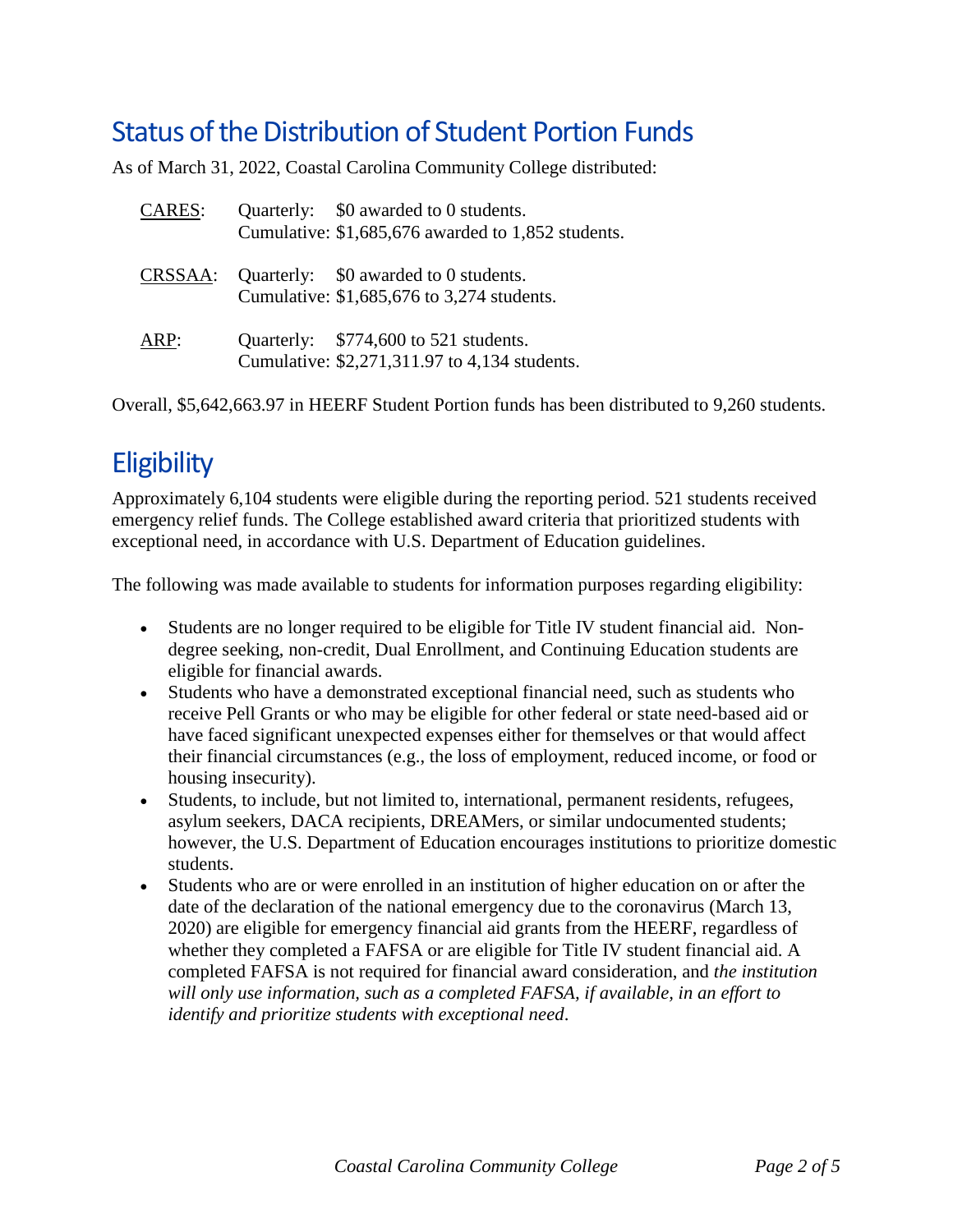Further information about what constituted exceptional need was defined:

- Exceptional need may include, but is not limited to, federal or state need-based aid or significant unexpected expenses, such as the loss of employment, reduced income, or food or housing insecurity. To be connected to not only College but also community support resources and services, contact Mr. Chris Sabin, CARES Coordinator, at [sabinc@coastalcarolina.edu](mailto:sabinc@coastalcarolina.edu) or (910) 938-6332.
- Contact the College's Financial Aid Department at (910) 938-6332 to request a Special Circumstances Review. A Special Circumstances Review does not guarantee additional financial support, but it does allow Financial Aid Department staff to consider any loss of wages or out of pocket expenses you or your family incurred in order to determine if you are eligible for additional financial aid.

### **Methodology**

Coastal Carolina Community College prioritized students with demonstrated exceptional need, and the following information was published on *[Coastal Carolina Community College's Higher](https://www.coastalcarolina.edu/coastal-carolina-community-colleges-higher-education-emergency-relief-funds/)  [Education Emergency Relief Funds](https://www.coastalcarolina.edu/coastal-carolina-community-colleges-higher-education-emergency-relief-funds/)* website:

#### Maximum Award Amount

The maximum total award for all expenses is dependent upon your demonstrated exceptional need at time of application less any prior award during the eligibility period. All requests are subject to review and approval contingent on available funding. Appeals will not be accepted with regard to either eligibility or award amount.

See the tables below for maximum award amounts, which are determined by your enrollment status and demonstrated exceptional need based upon available information and/or attestation.

#### Exceptional Need Financial Award Amounts

Exceptional Need Financial Need Awards are determined by several factors, to include, but not limited to, your estimated family contribution (EFC), as provided on your FAFSA, if available. According to the U.S. Department of Education, in order to be eligible for Pell Grants, a student must have an EFC equal to or less than \$5,846\*\*.

The institution is prioritizing students who demonstrate exceptional financial need, and a completed FAFSA is not required for financial award consideration.

| <b>Degree-Seeking or Dual</b><br><b>Enrollment Students*</b> | <b>Enrollment Status:</b><br><b>Semester Hours</b> | <b>Financial Aid</b><br><b>Disbursement</b> | <b>Financial Award</b><br><b>Maximum</b> with<br><b>Exceptional Need</b> |
|--------------------------------------------------------------|----------------------------------------------------|---------------------------------------------|--------------------------------------------------------------------------|
| Full-Time or More                                            | $12+$ Hours                                        | \$1,700                                     | \$2,200                                                                  |
| Half-Time or More                                            | $6 - 11$ Hours                                     | \$1,500                                     | \$2,000                                                                  |
| Less than Half-Time                                          | $1 - 5$ Hours                                      | \$1,300                                     | \$1,800                                                                  |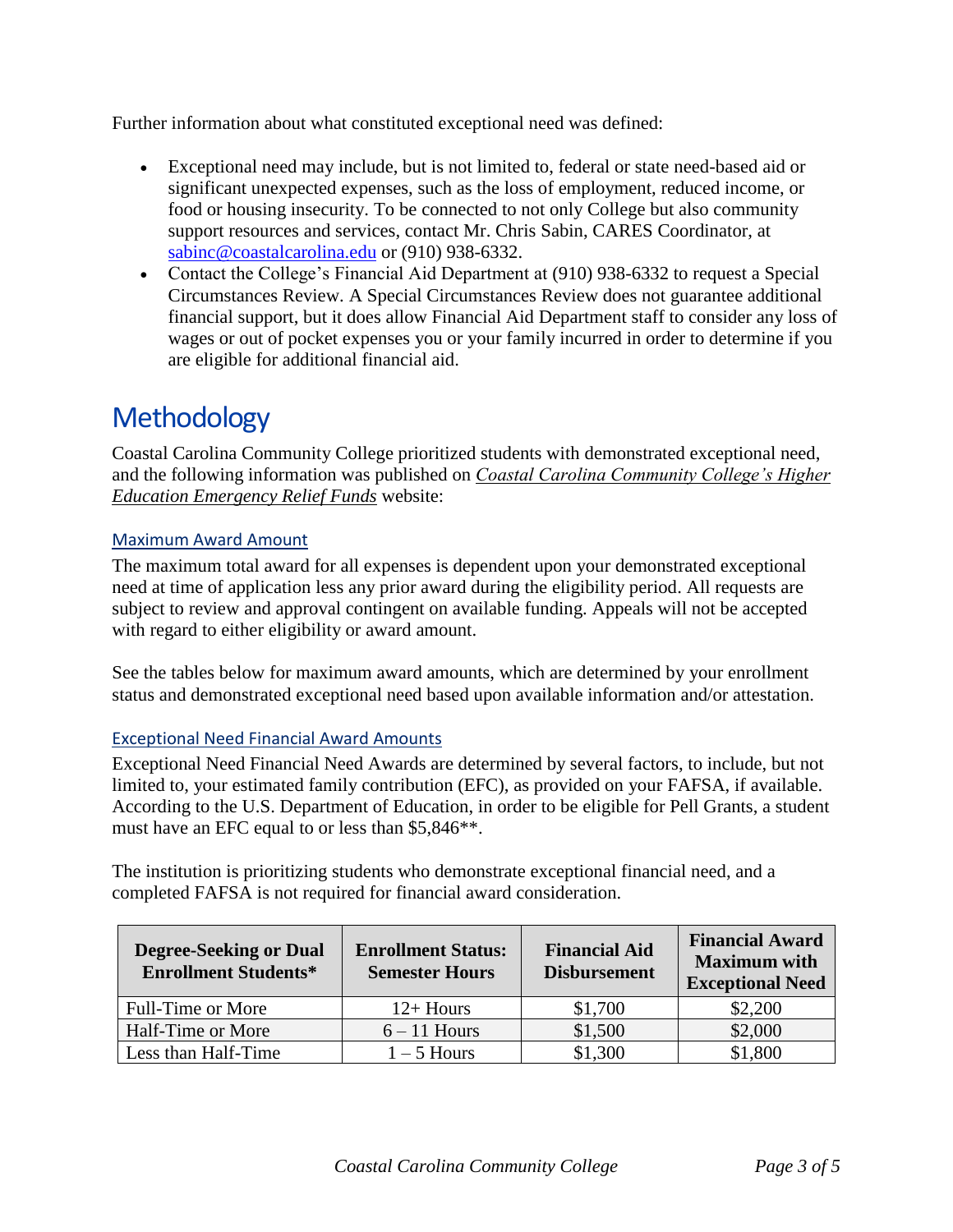| <b>Workforce Continuing</b><br><b>Education or Non-Degree</b><br><b>Seeking Students*</b> | <b>Enrollment Status:</b><br><b>One Course</b><br><b>Equaling</b> | <b>Financial Award</b><br><b>Disbursement</b> | <b>Financial Award</b><br><b>Maximum with</b><br><b>Exceptional Need</b> |
|-------------------------------------------------------------------------------------------|-------------------------------------------------------------------|-----------------------------------------------|--------------------------------------------------------------------------|
| Full-Time or More                                                                         | $240+$ Hours                                                      | \$1,700                                       | \$2,200                                                                  |
| Half-Time or More                                                                         | $239 - 121$ Hours                                                 | \$1,500                                       | \$2,000                                                                  |
| Less than Half-Time***                                                                    | $120 - 96$ Hours                                                  | \$1,300                                       | \$1,800                                                                  |
| Ineligible****                                                                            | 95 or Less Hours                                                  |                                               |                                                                          |

#### Financial Award Amounts

Financial award disbursement amounts for students whose EFC is equal to or greater than \$5,847\*\*, as documented on their FAFSA, if available, as well as students who the College is unable to determine demonstrated exceptional financial need.

The institution is prioritizing students who demonstrate exceptional financial need, and a completed FAFSA is not required for financial award consideration.

| <b>Degree-Seeking or Dual</b><br><b>Enrollment Students*</b> | <b>Enrollment Status:</b><br><b>Semester Hours</b> | <b>Financial Aid</b><br><b>Disbursement</b> |
|--------------------------------------------------------------|----------------------------------------------------|---------------------------------------------|
| Full-Time or More                                            | $12+$ Hours                                        | \$800                                       |
| Half-Time or More                                            | $6 - 11$ Hours                                     | \$700                                       |
| Less than Half-Time                                          | $1-5$ Hours                                        | \$600                                       |

| <b>Workforce Continuing</b><br><b>Education or Non-</b><br><b>Degree Seeking</b><br>Students* | <b>Enrollment Status:</b><br><b>One Course</b><br><b>Equaling</b> | <b>Financial Aid</b><br><b>Disbursement</b> |
|-----------------------------------------------------------------------------------------------|-------------------------------------------------------------------|---------------------------------------------|
| Full-time or More                                                                             | $240+$ Hours                                                      | \$800                                       |
| Half-Time or More                                                                             | $239 - 121$ Hours                                                 | \$700                                       |
| Less than Half-Time***                                                                        | $120 - 96$ Hours                                                  | \$600                                       |
| Ineligible ****                                                                               | 95 or Less Hours                                                  |                                             |

Students who request a Special Circumstances Review, or provide information consistent with qualifying situations that may be considered under a Special Circumstances Review (e.g., students who may be eligible for other federal or state need-based aid or have faced significant unexpected expenses, such as the loss of employment), may be eligible for financial award reclassification. Contact the College's Financial Aid Department at (910) 938-6332 to request a Special Circumstances Review. To be connected to not only College but also community support resources and services, contact Mr. Chris Sabin, CARES Coordinator, at [sabinc@coastalcarolina.edu](mailto:sabinc@coastalcarolina.edu) or (910) 938-6332.

\* 34 CFR 600.2 and 34 CFR 668 define what constitutes a Degree and Non-Degree Student. In addition, the enrollment status for students who are enrolled in Nursing Aid I and Nursing Aid II, Basic Welding and Pipe Welding, as well as Medical Terminology and Medical